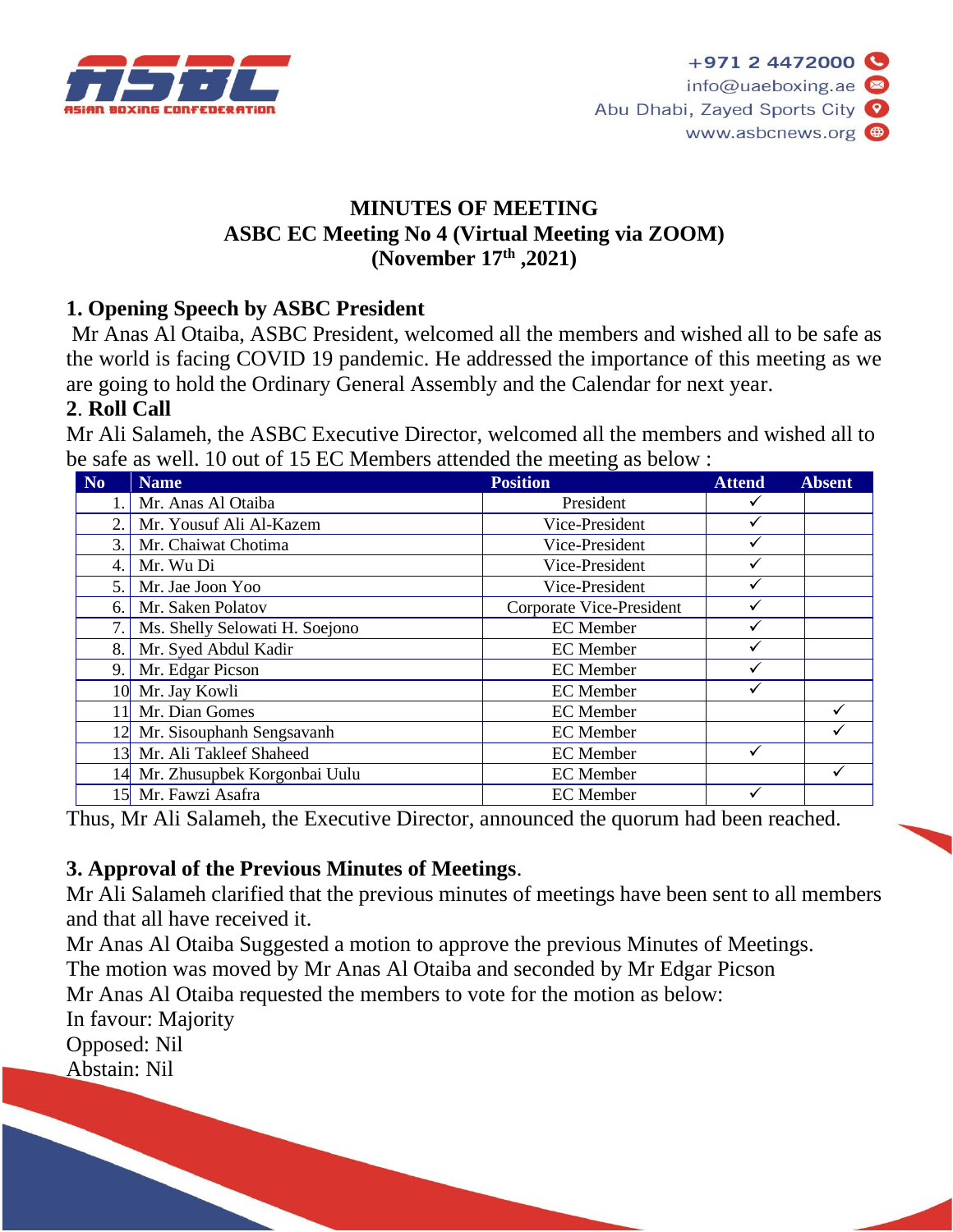

## **Mr Anas Al Otaiba Announced the Motion passed by unanimous decision.**

### **4. Approve the ASBC General Assembly Documents.**

Mr Ali Salameh addressed to the EC that they have decided to organize the Ordinary General Assembly (Virtually) via mail vote; as per ASBC Constitution, the EC has to approve all the documents to be distributed to all ASBC affiliated federations as below :

### ➢ **Administration Report**

Mr Ali Salameh presented the Administration report for 2019 and 2020, including all the championships, meetings and other activities. Also, he mentioned that all ASBC National federations received the annual report for 2019, and it's published in all our media.

Mr Anas Al Otaiba commended the effort of those two years regardless of the challenges of the COVID 19 Pandemic.

Mr Anas Al Otaiba Suggested a motion to approve the administration Report. The motion was moved by Mr Edgar Picson and seconded by Ms Shelly Selowati H. Soejono

Mr Anas Al Otaiba requested the members to vote for the motion as below:

In favour: Majority

Opposed: Nil

Abstain: Nil

### **Mr Anas Al Otaiba Announced the Motion passed by unanimous decision.**

#### ➢ **Financial Report**

Mr Ali Salameh addressed the importance of having an external auditor report as its mandatory by the ASBC Constitution and this Audit Company approved by the ASBC General Assembly Meeting held in Bangkok 2019.

Mr Wail Alsamani, the Financial Director of ASBC, presented the auditor's report; he confirmed that the auditor has no findings for the 2019-2020 period, and the organization is stable financially and able to meet its commitments.

Mr Edgar Picson commended the financial position of ASBC regardless of the challenges due to COVID 19 Pandemics; he suggested focusing on the near future to find international sponsors.

Mr Jay Kowli thanked ASBC President for hosting ASBC Elite Men & Women Boxing Championships, which was supposed to be held in Delhi and the brave decision to shift it to Dubai at the last moment due to the COVID 19 Situation in India. Also, he agreed with Mr Edgar that Asia is the strongest confederation in Boxing, and we have to use this strong point for advertising our tournament.

Mr Anas Al Otaiba asked the Executive Director to arrange with Mr. Edgar and Mr Kawli for this matter.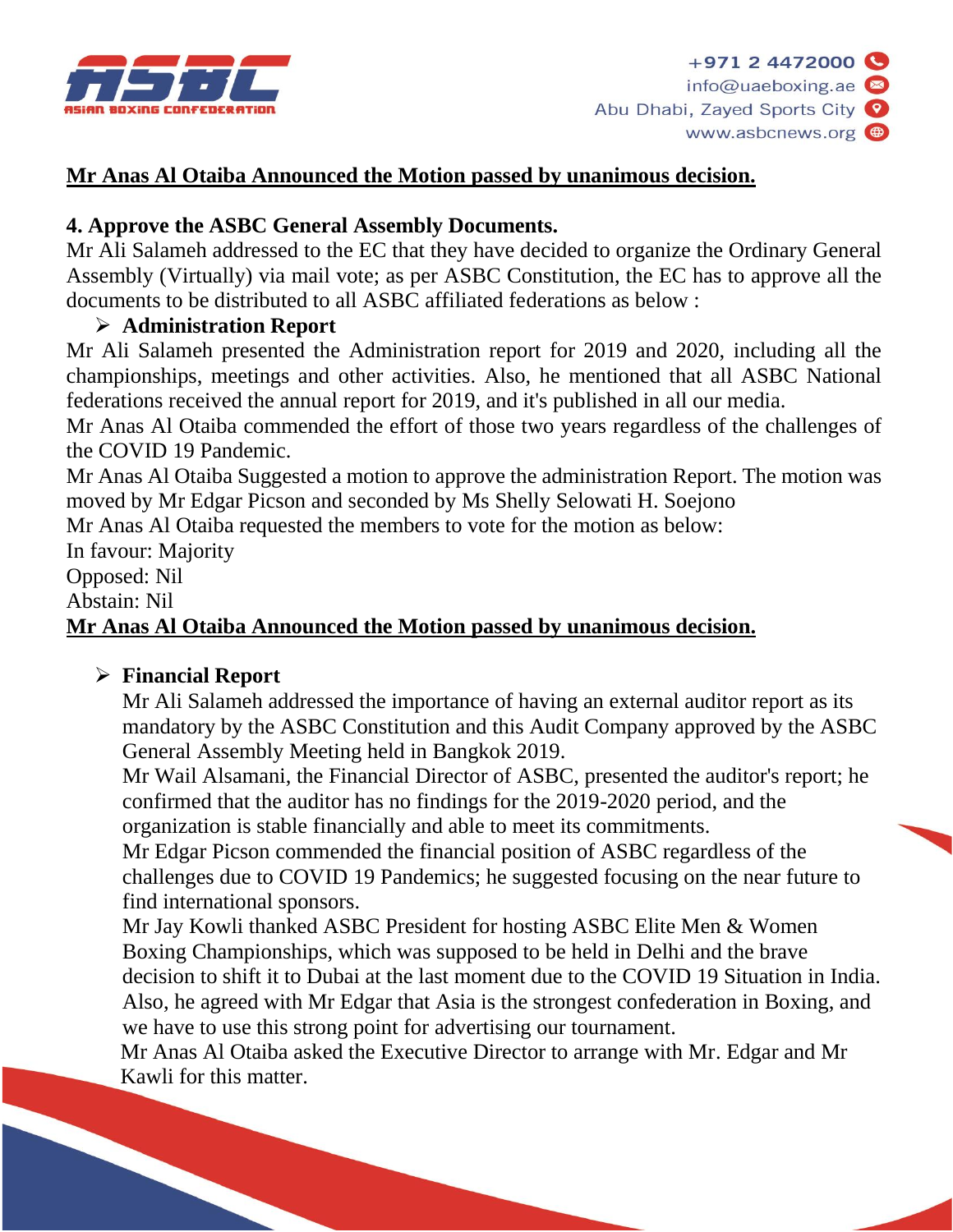

Mr Anas Al Otaiba Suggested a motion to approve the Financial Report. The motion was moved by Mr Yousuf Ali Al-Kazem and seconded by Mr Jay Kowli Mr Anas Al Otaiba requested the members to vote for the motion as below: In favour: Majority Opposed: Nil Abstain: Nil **Mr Anas Al Otaiba Announced the Motion passed by unanimous decision.**

### ➢ **ASBC New Constitution**

Mr Anas Al Otaiba addressed the importance of amending our constitution to comply with the AIBA Constitution.

Mr Ali Salameh presented the major amendments.

Mr Edgar Picson asked if the President of ASBC will be elected by ASBC General Assembly only? Mr Ali Salameh confirmed it.

Mr Edgar Picson asked if any National Federations officials could be a part of any Professional Organization? Mr Ali Salameh confirmed that it's not allowed. Mr Jay Kowli addressed that many federations govern Amateur and Professional Boxing under one umbrella so that some federations will face a legal situation due to such a point.

Mr Anas Al Otaiba Suggested a motion to approve the ASBC Constitution. The motion was moved by Ms Shelly Selowati H. Soejono and seconded by Mr Edgar Picson Mr Anas Al Otaiba requested the members to vote for the motion as below: In favour: Majority Opposed: Nil Abstain: Nil

#### **Mr Anas Al Otaiba Announced the Motion passed by unanimous decision. 5.Approve ASBC Calendar 2022**

Mr Ali Salameh presented the proposed Calendar for 2022, as below table. Mr Anas Al Otaiba addressed that he will ask UAE Boxing Federation to host the Youth & Junior Championships.

Mr Chaiwat Chotima also addresses that Thailand Boxing Federation is interested in hosting the Youth and Junior Championships.

Mr Anas Al Otaiba asked the Executive Director to arrange with Thai Boxing Federation for this matter.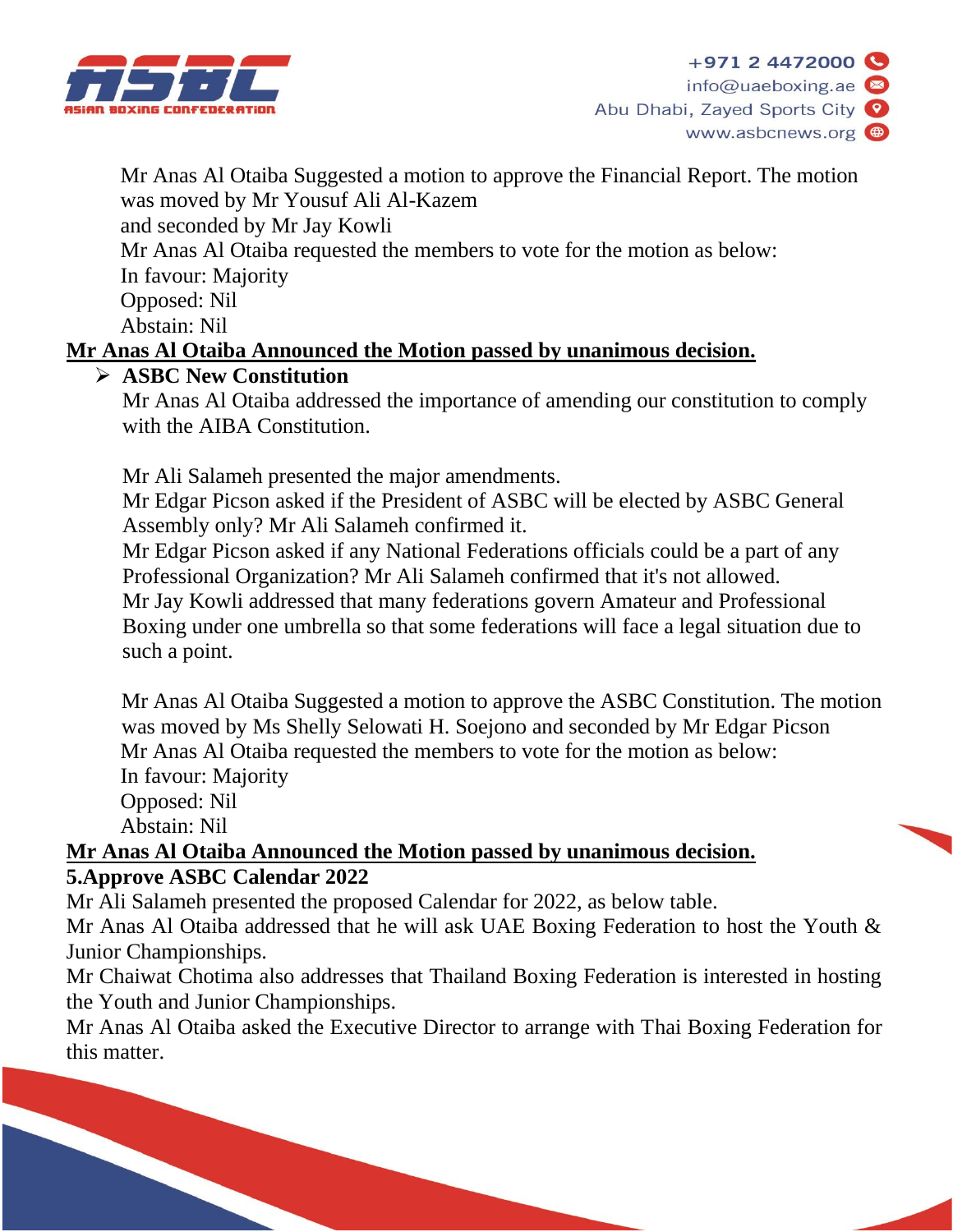

There was a long discussion about the date of the Youth and Junior Championships and the School Boys and Girls Championship raised by Mr Yousuf Ali Al-Kazem, Mr Ali Takleef Shaheed, and Ms Shelly Selowati. Mr Ali Salameh explained the exact situation considering the exams time, Ramdan Month, AIBA Calendar and Asian Game. The EC Members understood the challenges, and they asked to move forward.

| <b>Start</b><br><b>Date</b> | <b>End Date</b> | <b>Event</b>                                                  | <b>Country</b> | <b>Gender</b>  | <b>Age Group</b>  |
|-----------------------------|-----------------|---------------------------------------------------------------|----------------|----------------|-------------------|
| January<br>20               | January 30      | <b>ASBC U22 Boxing</b><br>Championships                       | Uzbekistan     | $Men - Women$  | Elite-U22         |
| February<br>20              | March 5         | <b>ASBC Youth &amp; Junior</b><br><b>Boxing Championships</b> | <b>TBC</b>     | Men-Women      | Youth/ Junior     |
| June                        | June            | <b>ASBC Elite Boxing</b><br>Championships                     | <b>TBC</b>     | Men - Women    | Elite             |
| August                      | August          | ASBC School Boys & Girls<br><b>Boxing Championships</b>       | Bahrain        | $Boys - Girls$ | School Boy & Girl |
| December                    | December        | <b>ASBC Grand Slam Boxing</b><br>Championship                 | China          | $Men - Women$  | Elite             |

Mr Anas Al Otaiba Suggested a motion to approve the ASBC Calendar 2022. The motion was moved by Ms Shelly Selowati H. Soejono and seconded by Mr Yousuf Ali Al-Kazem Mr Anas Al Otaiba requested the members to vote for the motion as below: In favour: Majority Opposed: Nil Abstain: Nil